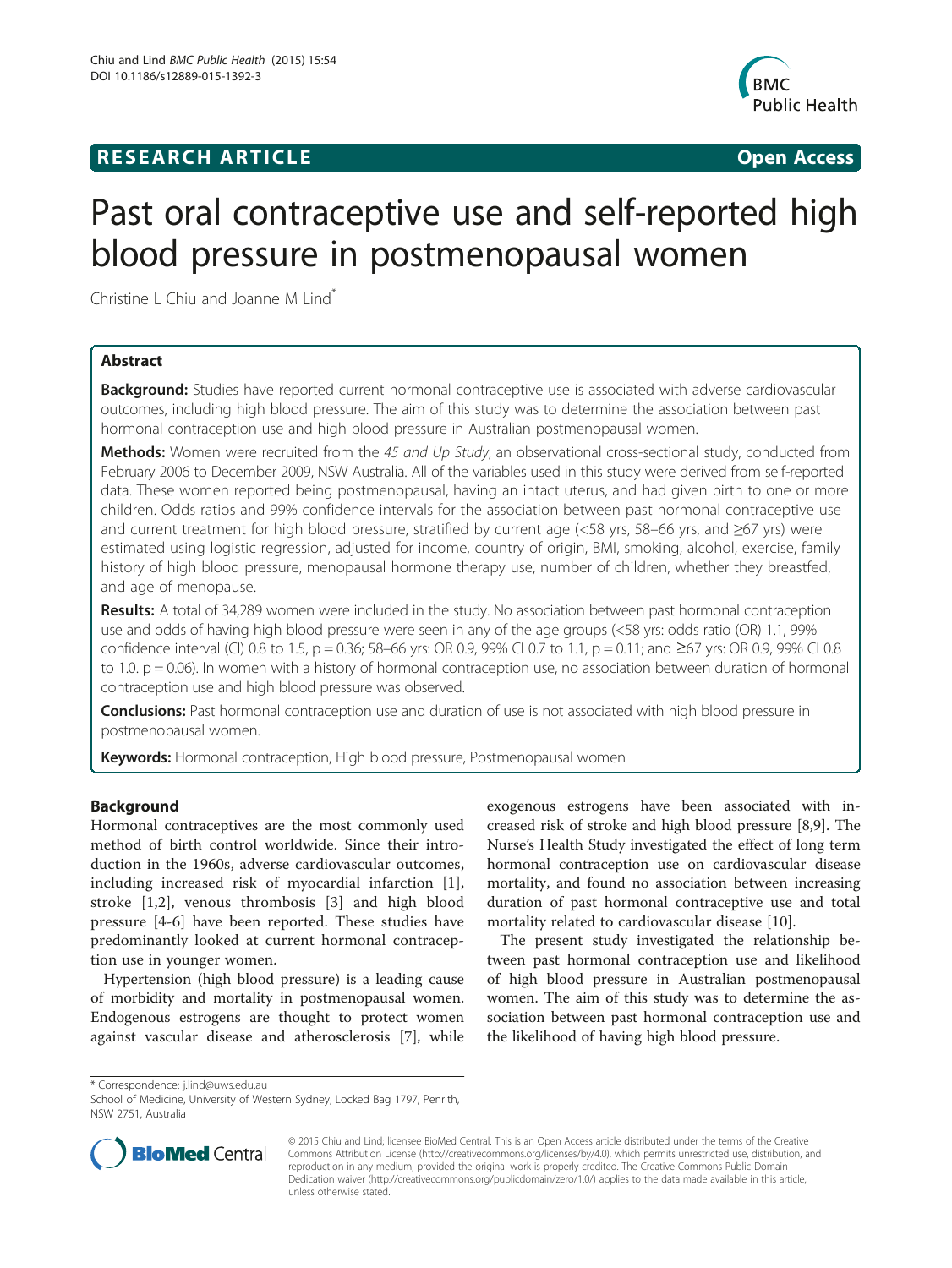## <span id="page-1-0"></span>**Methods**

Data was obtained from women who were recruited from the 45 and Up Study. The methods for the 45 and  $Up$  Study have been described elsewhere [[11\]](#page-5-0). Briefly, the 45 and Up Study is a large scale cohort study of healthy ageing that involves men and women aged 45 years and over from the general population of New South Wales, Australia. Individuals were sampled from the Medicare Australia database. Study recruitment started in January 2006 and was completed in April 2009. The 45 and Up Study received ethics approval from the University of NSW Human Ethics Committee (HREC 10186) and the current study was approved by the University of Western Sydney Human Research Ethics Committee (H8561).

All of the variables used in this study were derived from self-reported data obtained from the 45 and Up Study baseline questionnaire (available at [www.45andUp.org.au](http://www.45andup.org.au)). Women were included in this study if: they fulfilled the selection criteria outlined in Figure 1. Regarding hormonal contraception use, women were asked "Have you ever used the pill or other hormonal contraception?" and "If

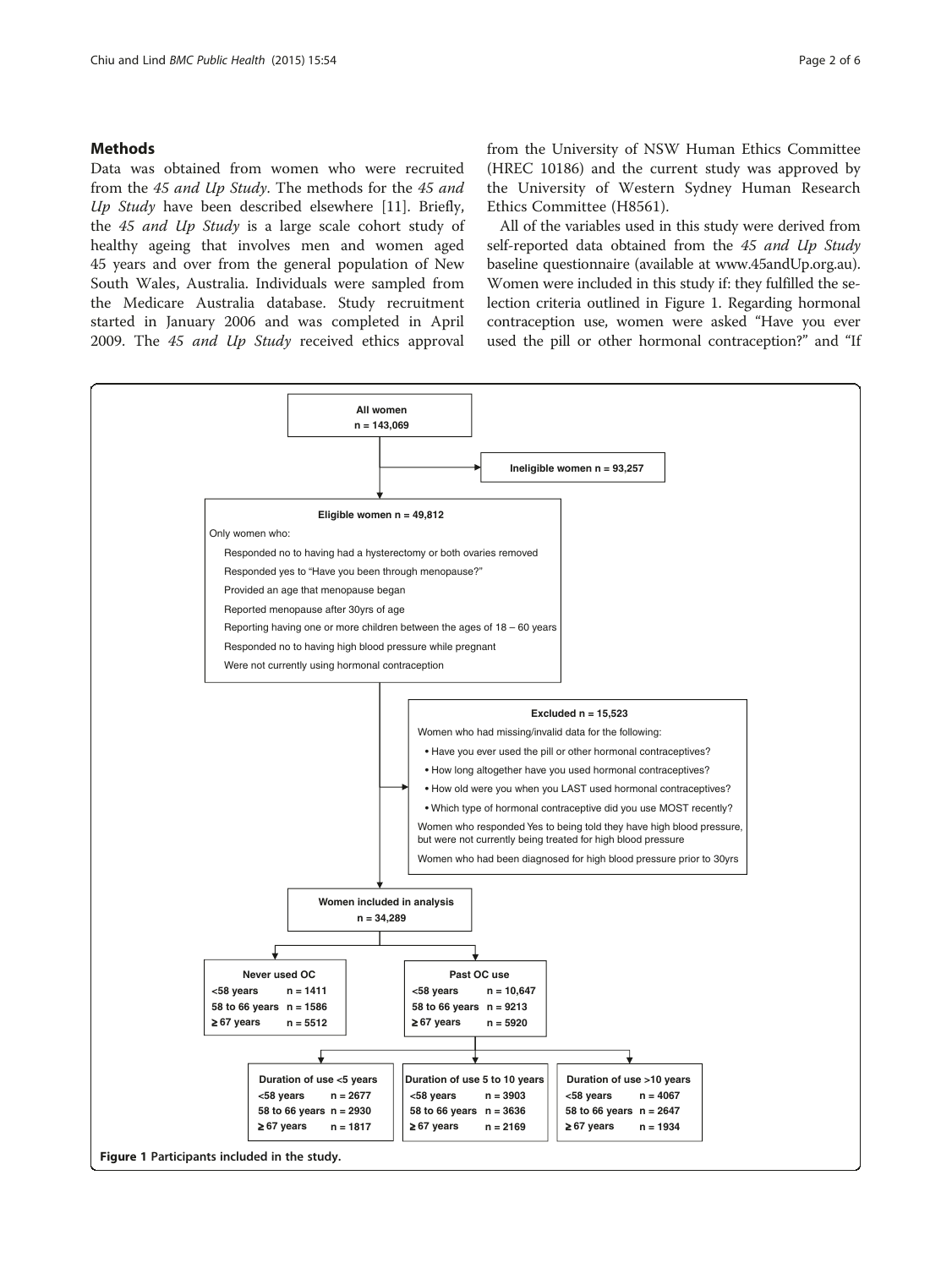Yes, for how long altogether have you used hormonal contraception? (in years)" and "If Yes, how old were you when you LAST used hormonal contraceptives?". Women were also asked "Which type of pill or other hormonal contraceptive did you use MOST RECENTLY; combined pill; progesterone only; Depo Provera; contraceptive implant; or do not know?". Examples of common brands were given with each type. Progesterone only, Depo Provera and contraceptive implant were combined as the progestin group. Women whose current age was greater than the age they reported last using hormonal contraception were classified as past users. Hormonal contraception use was analysed as a dichotomous variable (past use/never). Duration of use in years was analysed as a categorical variable (never,  $\lt 5$  years, 5 to 10 years, and  $>10$  years). Women with missing or invalid data for these variables were excluded. Women were identified as having high blood pressure if they answered "Yes" to the question "In the last month have you been treated for: high blood pressure".

Odds ratios and 99% confidence intervals were estimated using logistic regression. Both crude and adjusted odds ratios were calculated and descriptions refer to adjusted odds ratios unless otherwise specified. Odds ratios were adjusted for demographic and lifestyle factors that were significantly associated with treatment for high blood pressure in univariate analysis. Namely, income, country of origin, BMI, smoking, alcohol, exercise, family history of high blood pressure, menopausal hormone therapy use, number of children, whether they breastfed, and age of menopause, with additional categories for missing values (Table [1](#page-3-0)). For 'Country of birth', participants were classified according to whether they had been born in Australia or born in a country other than Australia. Physical activity levels were assessed using questions from the Active Australia Survey Vigorous activity as previously described [\[8](#page-5-0)]. Smoking was classified as current, past or never, according to the questions "Have you ever been a regular smoker?" and if yes, "Are you a regular smoker now?". Consumption of alcohol was classified into the groups shown in Table [1](#page-3-0) based on the question "About how many alcoholic drinks do you have each week?".

Tests for interactions between covariates and past hormonal contraception use, with odds for high blood pressure were performed. A significant interaction between age and past hormonal contraception use with having high blood pressure was observed  $(p < 0.001)$ . As a result, women were stratified according to age and divided into tertiles (<58 yrs, 58–66 yrs, and ≥67 yrs). Odds ratios were calculated for each age group. All statistical tests were two-sided, using a significance level of  $p <$ 0.01 to partially account for multiple testing issues [\[12](#page-5-0)]. Conclusions were drawn based on both significance and the effect size.

### Results

A total of 34,289 women were included in the study (Figure [1\)](#page-1-0) of which 75% reported past hormonal contraceptive use and 21% reported current treatment for high blood pressure. These women were postmenopausal, reported having an intact uterus, had given birth, and had not had high blood pressure while pregnant. Past hormonal contraception use was lowest in women who were born prior to 1930 and highest in women who were born during the 1950s, with a large percentage (85 to 88%) of women that were born between 1940 and 1960 reporting previous hormonal contraception use. Women who had previously used hormonal contraceptives were significantly younger than women who had never used hormonal contraceptives, 61.0 years compared to 71.4 years, respectively (β -10.4; CI 99% -10.7 to  $-10.1$ ; p < 0.001).

Demographic and lifestyle characteristics of past users compared to women who have never used hormonal contraceptives are outlined in Table [1](#page-3-0). Women who reported being born in Australia, had a higher income, were physically active, were current smokers, reported drinking alcohol, had 2 or 3 children, and had a history of menopausal hormone therapy use were more likely to have used hormonal contraceptives, compared to women who were not born in Australia, had a lower incomes, were non-smokers and non-drinkers, had not used menopausal hormone therapy, and who had only one child, respectively.

In all age groups no association between previous hormonal contraceptive use and high blood pressure was observed (Table [2](#page-3-0)). Similarly, duration of hormonal contraception use was not associated with odds for high blood pressure in any age group, when compared to never users. Within women who reported hormonal contraception use, there was no difference in odds for high blood pressure between those that had used hormonal contraception for less than 5 years and those that had used it for 5 to 10 years, or greater than 10 years (Table [3\)](#page-4-0).

Of the women who had used hormonal contraception, the combined pill was the most common type of hormonal contraception used by women in all age groups, with over half of women reported having last used the combined pill compared to the less than 15% of women who reported last using a progestin based formulation.

## **Discussion**

This study found past hormonal contraception use was not associated with subsequent high blood pressure in a cohort of postmenopausal Australian women. Additionally, duration of hormonal contraception used was not associated with odds of having high blood pressure. Women who were born prior to 1930 were significantly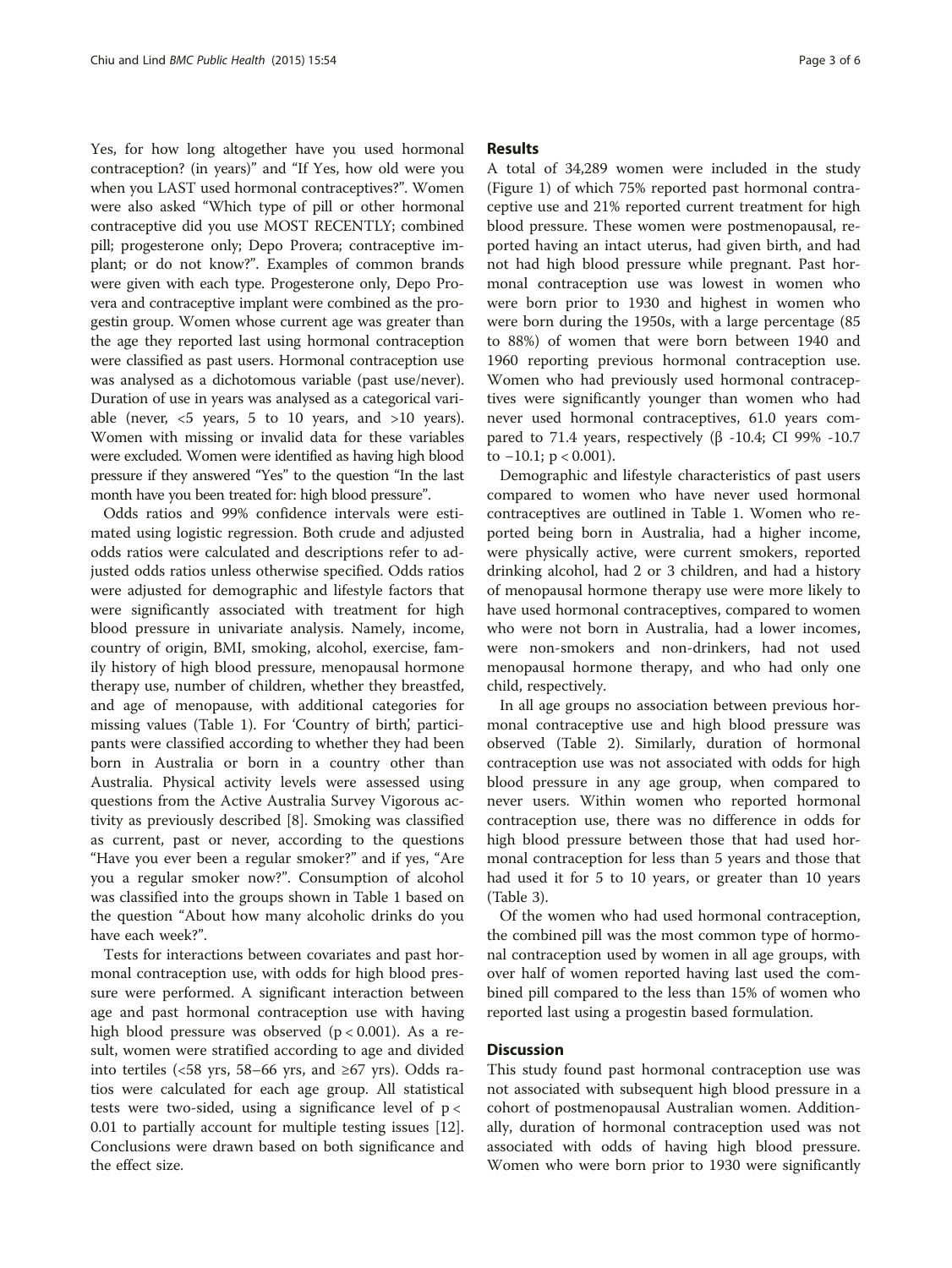| Characteristics              |                  | n (% column)   | % HC | Odds ratio <sup>†</sup> (99% CI) |
|------------------------------|------------------|----------------|------|----------------------------------|
| Country of origin            | Australia        | 25,664 (75)    | 79   | 1.0                              |
|                              | Other            | 8,348 (24)     | 64   | $0.5$ (0.4 to 0.5)               |
| Income                       | $<$ \$30 $K$     | 10,294 (30)    | 64   | 1.0                              |
|                              | $$30 K - $70 K$  | 8687 (25)      | 83   | 2.2 (2.1 to 2.4)                 |
|                              | \$70 K+          | 7,037 (21)     | 89   | 3.7 (3.4 to 4.0)                 |
|                              | Did not disclose | 8,271 (24)     | 69   | $1.2$ (1.1 to 1.3)               |
| <b>Body Mass Index (BMI)</b> | $<$ 25           | 15,561 (45)    | 75   | $1.0\,$                          |
|                              | 25 to 29         | 10,410 (30)    | 76   | $1.1$ (1.1 to 1.2)               |
|                              | $+30$            | 5,731 (17)     | 77   | $1.4$ (1.3 to 1.5)               |
| <b>Family History HBP</b>    | No               | 16,994 (50)    | 71   | 1.0                              |
|                              | Yes              | 17,295 (50)    | 79   | $1.3$ (1.3 to 1.4)               |
| Smoking status               | Never            | 22,626 (66)    | 72   | 1.0                              |
|                              | Past             | 9,483 (28)     | 82   | $1.5$ (1.4 to 1.6)               |
|                              | Current          | 2,040(6)       | 81   | 1.9 (1.7 to 2.2)                 |
| Alcohol (drinks/week)        | $\circ$          | 13,137 (38)    | 65   | $1.0\,$                          |
|                              | $1 - 5$          | 9,276 (27)     | 81   | $1.7$ (1.6 to 1.8)               |
|                              | $6 - 10$         | 6,889 (20)     | 82   | $1.7$ (1.6 to 1.9)               |
|                              | $11 +$           | 4,335 (13)     | 86   | 1.9 (1.7 to 2.1)                 |
| <b>Physical activity</b>     | Insufficient     | 10,071 (29)    | 66   | 1.0                              |
|                              | Sufficient       | 24,218 (71)    | 79   | $1.6$ (1.5 to 1.7)               |
| MHT use                      | No               | 21,531 (63)    | 42   | $1.0\,$                          |
|                              | Yes              | 12,422 (36)    | 85   | 2.3 (2.2 to 2.4)                 |
| Number of children           | 1                | 3,580 (10)     | 71   | 1.0                              |
|                              | $\overline{2}$   | 13,772 (40)    | 82   | $1.5$ (1.4 to 1.7)               |
|                              | 3                | 10,184 (30)    | 78   | $1.3$ (1.1 to 1.4)               |
|                              | $4+$             | 6,753(20)      | 63   | $0.7$ (0.6 to 0.8)               |
| <b>Breastfed</b>             | No               | 3,986 (12)     | 72   | 1.0                              |
|                              | Yes              | 29,889 (87)    | 76   | $1.1$ (1.0 to 1.1)               |
| Age at menopause (years)     | $mean \pm SD$    | $49.9 \pm 4.5$ |      | $-0.01(-0.01$ to $-0.001)$ *     |

<span id="page-3-0"></span>Table 1 Socio-demographic factors and health risk factors associated with hormonal contraception use

HC = Hormonal Contraceptive; OR = Odds Ratio; CI = Confidence Interval. % HC is the percentage of women who responded yes to having ever used hormonal contraception. Percentages do not consistently total to 100% due to missing values. † Adjusted for age, country of origin, income level, body mass index, family history of high blood pressure, smoking status, alcohol consumption, physical activity, menopausal hormone therapy (MHT) use, number of children, whether they breastfed, age at menopause. \*Linear variable, therefore beta value and 99% CI reported.

| Table 2 The odds for having high blood pressure in postmenopausal women who had previously used hormonal  |  |
|-----------------------------------------------------------------------------------------------------------|--|
| contraceptives compared with women who have never used hormonal contraceptives, stratified by current age |  |

| <b>Current age</b> | HC use   | n     | % HBP | Unadjusted OR (99% CI) | Unadjusted P value | Adjusted <sup>T</sup> OR (99% CI) | <b>Adjusted P value</b> |
|--------------------|----------|-------|-------|------------------------|--------------------|-----------------------------------|-------------------------|
| $<$ 58 $yrs$       | Never    | 1411  | 8.9   | 1.0                    |                    | 1.0                               |                         |
|                    | Past use | 10647 | 10.6  | $1.2(0.9)$ to $1.6$ )  | 0.05               | 1.1 $(0.8 \text{ to } 1.5)$       | 0.36                    |
| 58 to 66 yrs       | Never    | 1586  | 20.7  | 1.0                    |                    | 1.0                               |                         |
|                    | Past use | 9213  | 19.6  | $0.9$ (0.8 to 1.1)     | 0.29               | $0.9$ (0.7 to 1.1)                | 0.11                    |
| $\geq 67$ yrs      | Never    | 5512  | 33.2  | 1.0                    |                    | 1.0                               |                         |
|                    | Past use | 5920  | 33.4  | $1.0$ (0.9 to 1.1)     | 0.86               | $0.9$ (0.8 to 1.0)                | 0.06                    |

HC = Hormonal Contraceptive; HBP = High Blood Pressure; OR = Odds Ratio; CI = Confidence Interval. <sup>†</sup>Adjusted for income, country of origin, BMI, smoking, alcohol, exercise, family history of high blood pressure, menopausal hormone therapy use, number of children, whether they breastfed, and age of menopause.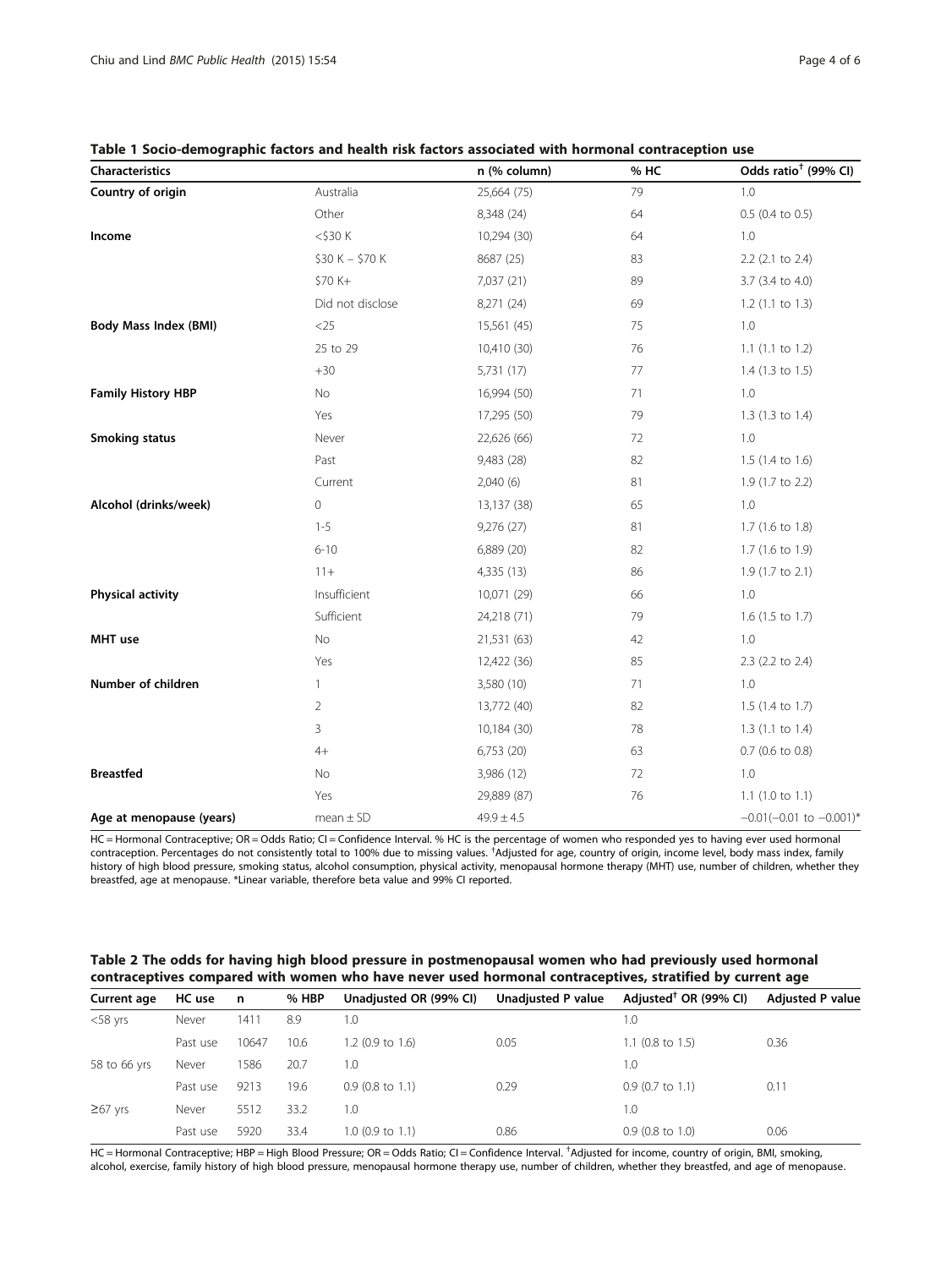<span id="page-4-0"></span>Table 3 The odds of having high blood pressure depending on duration of hormonal contraception use compared to never use, stratified by current age

| <b>Current age</b> | HC use        | n    | % HBP | OR (99% CI) <sup>+</sup> | P value |
|--------------------|---------------|------|-------|--------------------------|---------|
| <58 years          | Never         | 1411 | 8.9   | 1.0                      |         |
|                    | <5 years      | 2677 | 9.7   | $1.0$ (0.7 to 1.4)       | 0.99    |
|                    | 5 to 10 years | 3903 | 10.8  | $1.2$ (0.9 to 1.6)       | 0.24    |
|                    | $>10$ years   | 4067 | 11.0  | $1.2$ (0.9 to 1.6)       | 0.22    |
| 58 to 66 years     | Never         | 1586 | 20.7  | 1.0                      |         |
|                    | <5 years      | 2930 | 18.7  | $0.9$ (0.7 to 1.1)       | 0.05    |
|                    | 5 to 10 years | 3636 | 19.7  | $0.9$ (0.7 to 1.1)       | 0.17    |
|                    | $>10$ years   | 2647 | 20.4  | $0.9$ (0.8 to 1.2)       | 0.42    |
| $\geq$ 67 years    | Never         | 5512 | 33.2  | 1.0                      |         |
|                    | <5 years      | 1817 | 33.9  | $1.0$ (0.8 to 1.1)       | 0.38    |
|                    | 5 to 10 years | 2169 | 33.7  | $0.9$ (0.8 to 1.1)       | 0.23    |
|                    | $>10$ years   | 1934 | 32.5  | $0.9$ (0.8 to 1.0)       | 0.04    |
|                    |               |      |       |                          |         |

HBP = High Blood Pressure; OR = Odds Ratio; CI = Confidence Interval.

† Adjusted for income, country of origin, BMI, smoking, alcohol, exercise, family history of high blood pressure, menopausal hormone therapy use, number of children, whether they breastfed, and age of menopause.

less likely to have used hormonal contraception. Oral hormonal contraception was not available in Australia until 1961 and was not widely accessible until the early 1970s. By this time, women born prior to 1930 most likely did not require contraception.

Studies have repeatedly reported increases in blood pressure with current hormonal contraception use [[4,6,13](#page-5-0)-[15](#page-5-0)]. These studies also demonstrated that this effect quickly diminishes once hormonal contraception is stopped [[6,13](#page-5-0),[15](#page-5-0),[16\]](#page-5-0). Very few studies have focused on past hormonal contraception use and risk of subsequent high blood pressure. The Nurse's Health Study (NHS) reported past hormonal contraception use, and duration of use, did not increase a woman's risk of cardiovascular disease, stroke, or coronary artery disease [[10](#page-5-0),[17,18](#page-5-0)]. A secondary study (NHS II) study found past users had a slight but not significant increase in risk for hypertension [[19](#page-5-0)].

The women included in this study represent a cohort of women who were exposed to early generations of hormonal contraception, and the results of this study likely reflect associations with higher dose formulations. The later generations of hormonal contraceptives contain lower doses of estrogen and progestin, as well as newer combinations of the hormones [[20](#page-5-0)]. Recent studies using lower dosage contraceptives have shown a reduction in the size of the effect on risk of cardiovascular disease [[21\]](#page-5-0). As formulations and delivery methods change, the effect of long term hormonal contraception use on risk of subsequent high blood pressure may change and would be of interest to both the women receiving treatment and their prescribing clinician.

A limitation of the study was that it analysed crosssectional observational data, and as a result, the cause could not be established. The study also relied on selfreported data which is prone to potential recall bias, and may lead to under-reporting or over-reporting of diagnosis of high blood pressure, menopause status, and duration of hormonal contraception use. Furthermore factors that are known to influence the incidence of high blood pressure, including type and dosage of hormonal contraception could not be determined. The hormone type that was most recently used was reported, however it is probable that in the time preceding data collection, women may have used different hormonal contraceptives with varying combinations of estrogen and progestin dosage. Additionally, women who have high blood pressure at the time of requiring contraception are often advised against hormonal contraception use, as high blood pressure is a contraindication for hormonal contraceptive use. In an attempt to overcome this, we excluded women who had been diagnosed with high blood pressure prior to 30 years of age as it is unlikely the cause of high blood pressure in these women is a result of exposure to hormonal contraception.

## Conclusions

This study found past hormonal contraceptive use, and duration of use, was not associated with high blood pressure in Australian postmenopausal women.

### Ethics approval

The 45 and Up Study received ethics approval from the University of NSW Human Ethics Committee (HREC 10186) and the current study was approved by the University of Western Sydney Human Research Ethics Committee (H8561).

#### Competing interests

The authors declare that they have no competing interests.

#### Authors' contributions

All authors fulfilled the criteria for authorship. CLC and JML performed data analysis, interpretation and manuscript writing. Both authors read and approved the final manuscript.

#### Acknowledgements

This research was completed using data collected through the 45 and Up Study ([www.saxinstitute.org.au\)](http://www.saxinstitute.org.au). The 45 and Up Study is managed by the Sax Institute in collaboration with major partner Cancer Council NSW; and partners: the National Heart Foundation of Australia (NSW Division); NSW Ministry of Health; beyondblue; Ageing, Disability and Home Care, Department of Family and Community Services; the Australian Red Cross Blood Service; and UnitingCare Ageing. We thank the many thousands of people participating in the 45 and Up Study. JML is supported by a National Health and Medical Research – Australian Biomedical Fellowship.

Received: 18 March 2014 Accepted: 12 January 2015 Published online: 31 January 2015